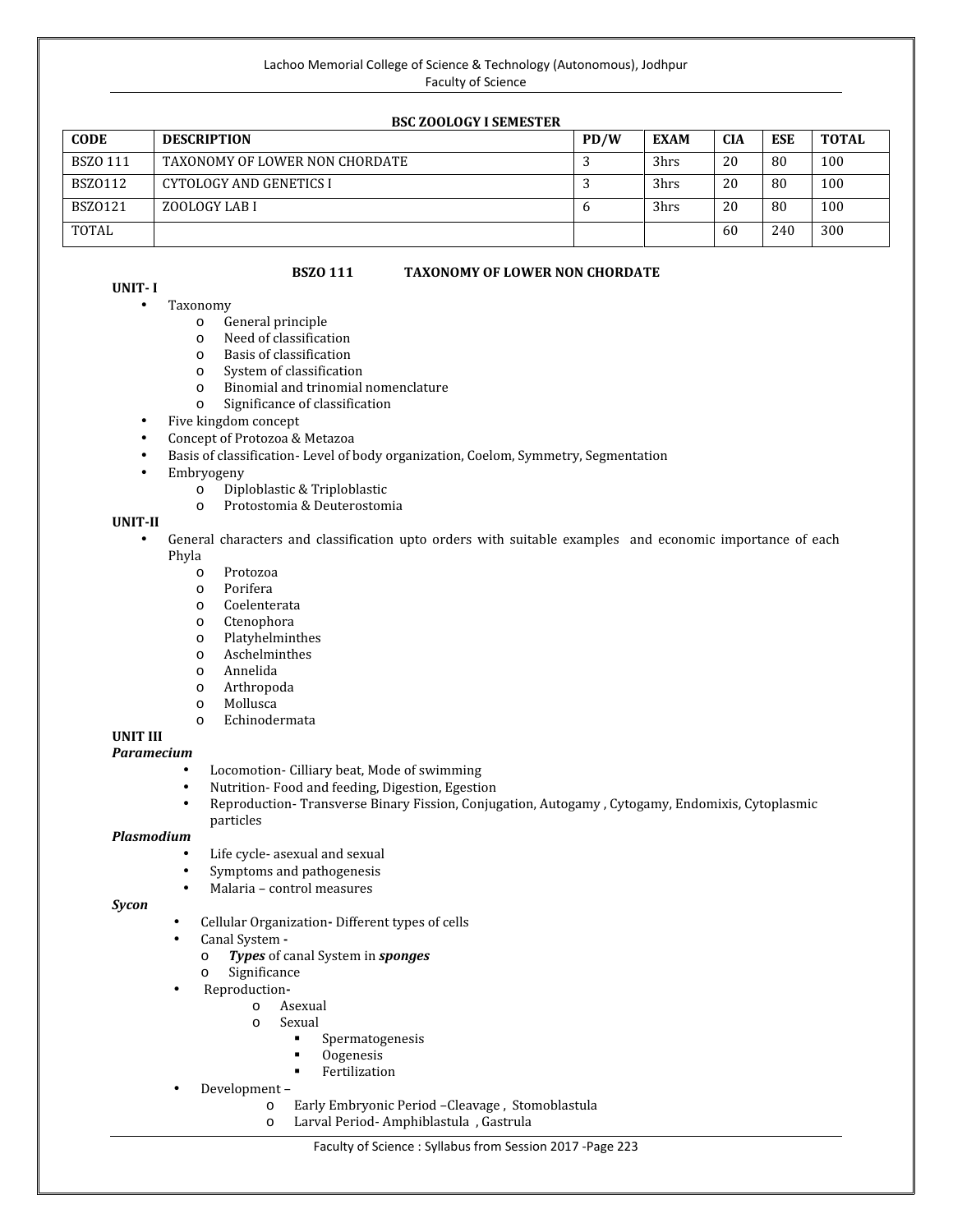o Metamorphosis

#### **UNIT IV** *Obelia*

- - Sense Organs **-** Statocyst Reproductive System & Life Cycle
		- **-** Sexual Reproduction
		-
		- **-** Fertilization **-** Development - Cleavage
		- **-** Planula larva
		- **-** Alternation of Generation
- Polymorphism **-** Definition & Origin<br>
o Two Basic Forms-<br> **Polyp**<br> **E** Polyp<br>
Medusa
	- - -
	-
- 
- Medusa<br>
Pattern-<br>
Dimorphic<br>
Trimorphic<br>
Polymorphic<br>
O Significance
	-
- 
- Coral**-** Structure of Coral Polyp
	-
- Coral Reef-<br>
 Kinds-<br>
a) Fringing
- 
- a) Fringing b) Barrier c) Atoll Economic Importance

# **UNIT V**

# *Taenia*

- $\tilde{\mathbb{N}}$  Reproductive System -Male Reproductive System  $\tilde{\mathbb{N}}$  Development & Life Cycle-
- -
	-
	-
	-
	-
- N Development & Life Cycle-<br>
o Copulation & Fertilization<br>
o Capsule Formation<br>
o Formation of Onchosphere<br>
o Hexacanth<br>
o Cysticercus<br>
o Infection of Primary Host Man

#### *Hirudinaria*

- Digestive System**-**Alimentary Canal **,** Food and feeding**,** Digestion
- Haemocoelomic System**-**Haemocoelomic Channels, Course of Haemocoelomic Fluid Circulation
- Reproductive System**-**Male Reproductive System, Female Reproductive System
- -
	-
	- $\circ$  Copulation<br>  $\circ$  Fertilization<br>  $\circ$  Cocoon Formation and development

# **BSZO112 - CYTOLOGY AND GENETICS I**

#### **UNIT-I**

- Cell and cell Theory
- Prokaryotic & eukaryotic cells Bacteria
- - i. Structure<br>ii. Types on
	- ii. Types on the basis of shape and flagella<br>iii. Gram positive and Gram negative bacter
	- iii. Gram positive and Gram negative bacteria<br>iv. Reproduction in Bacteria
	- - Reproduction in Bacteria<br>
		 Asexual (Binary Fission, Budding, Conidia, Endospore, Antrospore)
- Assexual reproduction (Transformation, Transduction, conjugation),<br>
Assexuate and characteristics of Virus (TMV, Phage)<br>
Fermentary study of Microscopy<br>
i. Resolution and resolving power
- 
- - i. Resolution and resolving power<br>ii. Principle and application of the l
	- ii. Principle and application of the light microscope<br>iii. Phase contrast microscope and interference microscope
	- Phase contrast microscope and interference microscope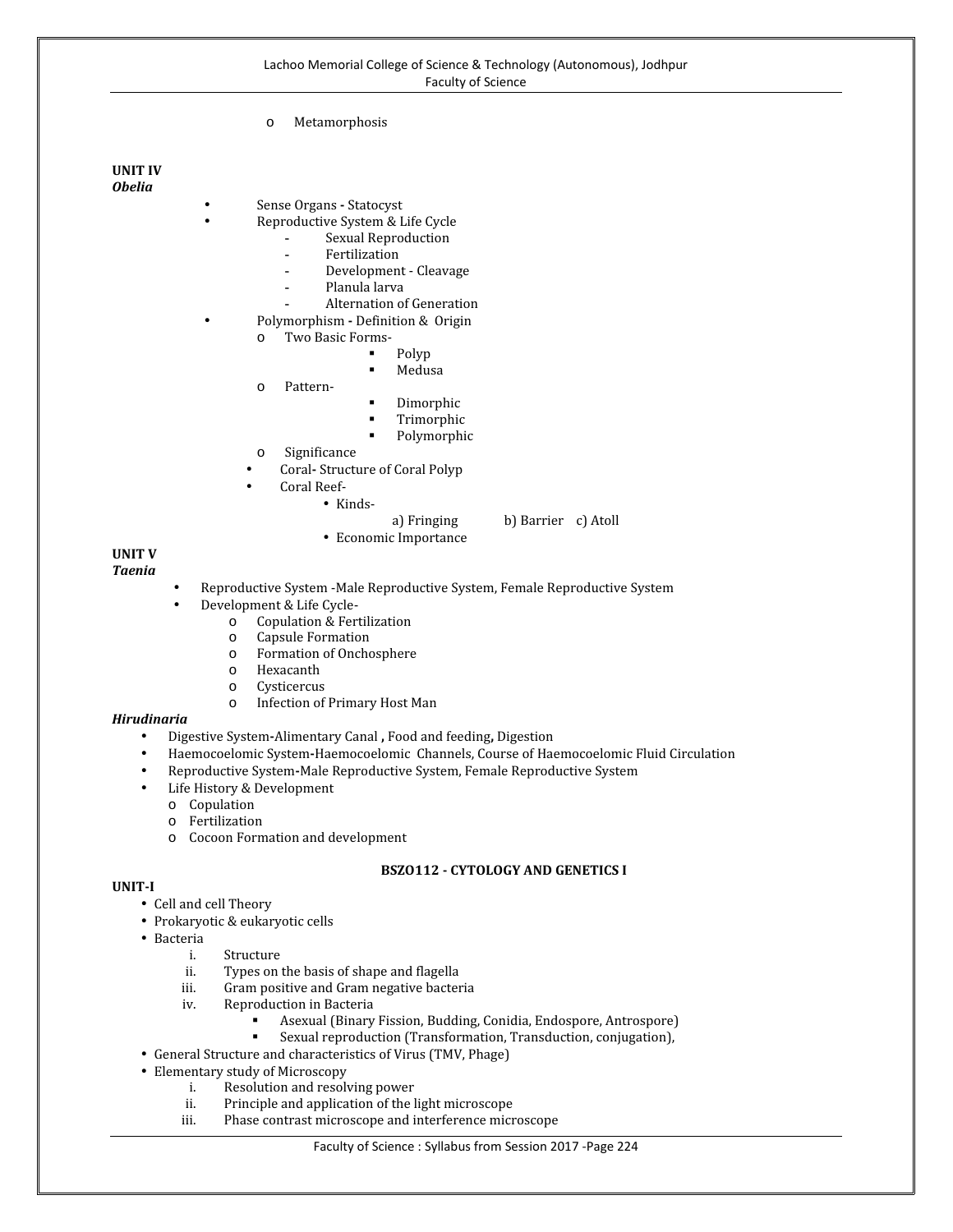- iv. Fluorescence microscope<br>v. Electron microscope (Scal
- Electron microscope (Scanning electron microscope and transmission electron microscope)

**UNIT-II**

- Cell membrane
	- i. Characteristic of cell membrane
	- ii. Fluid mosaic model
	- iii. Concept of unit membrane
	- iv. Membrane molecules (lipids, carbohydrates and proteins)
- Transport across cell membrane
	- i. Passive
	- ii. Facilitated
	- iii. Active transport  $(Na^+$  and  $K^+$  pump)
	- iv. Symport and Antiport transporter
	- v. Pinocytosis
	- vi. Phagocytosis
	- vii. Exocytosis
	- viii. Endocytosis
		- o Carrier mediated Endocytosis

# **UNIT-III**

Cell Organelles- Structure, Composition and Functions of

- i. Endoplasmic reticulum (RER and SER)
- ii. Golgi complex
- iii. Lysosomes
- iv. Ribosomes
- v. Centrioles
- vi. Mitochondria

### **UNIT-IV**

- Cell cycle
- Mitosis-
- 
- o Phase and steps in division<br>
 Meiosis-<br>
o Phases and steps<br>
o Synaptic membrane complex<br>
o Chaismata and crossing over
- -
	-
	-

#### **UNIT-V**

- 
- Brief History of Genetics Mendelism-Selection of pea plant, Mendelian laws and their significance
- Recombination
- Linkage
- ABO blood group and its genotype

# **BSZO121: ZOOLOGY LAB I**

- *A.* Dissections Earthworm Nervous System, Nerve Ring, Spermatheca & Nephridia and *ovary*
- B. Microscopic Preparation Sponge Spicules, Gemmules, *Obelia* Colony, *Neries* Parapodium
- C. Identification And Systematic Position upto order of Following Museum Specimens-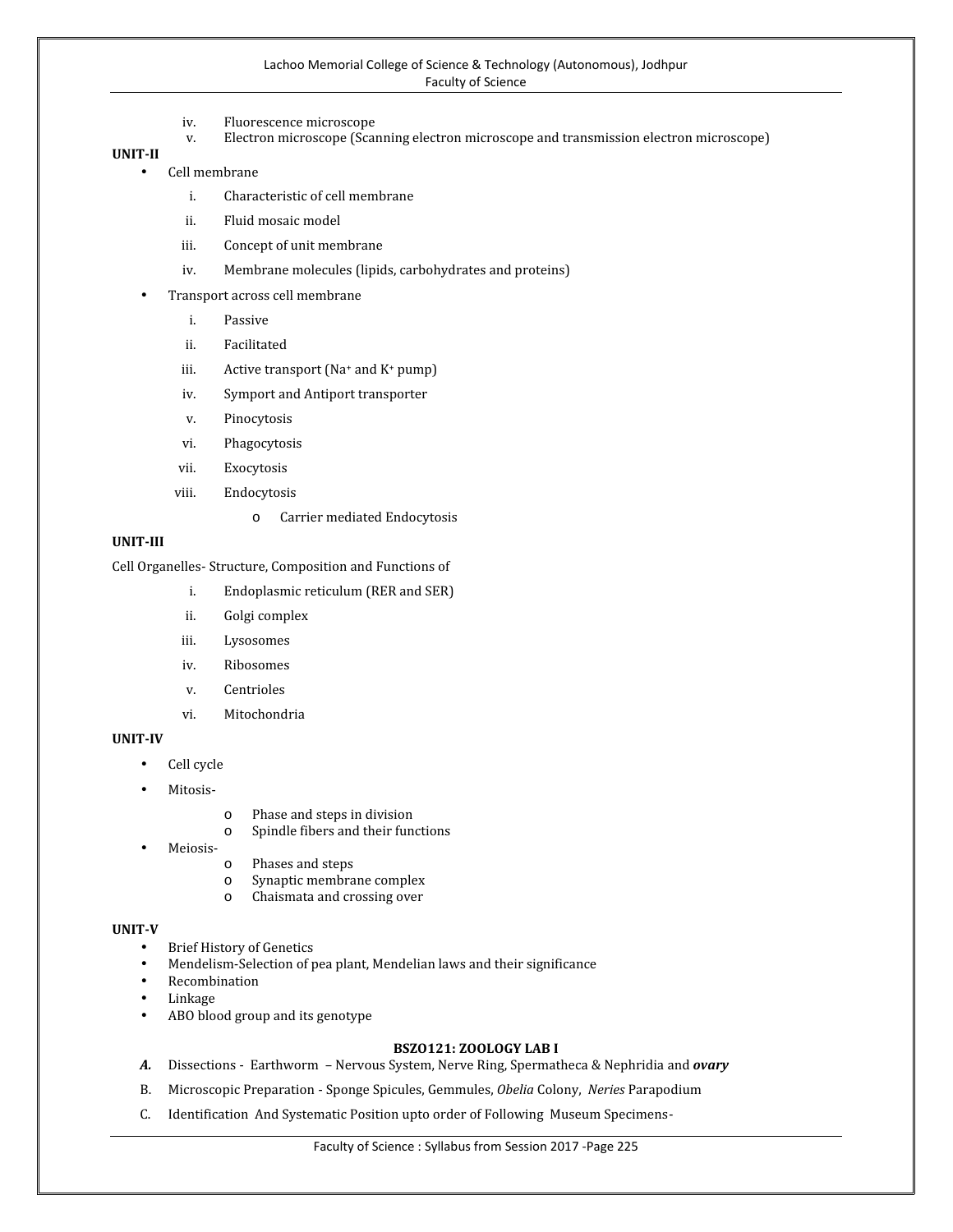Protozoa- *Paramecium, Trypanosoma, Noctiluca, Opalina, Balantidium, Nyctotherus, Entamoeba.*

Porifera- *Sycon, Hyalonema, Euplectella, Euspongia, Spongila*

Coelentrata- *Physalia, Porpita, Rhizostoma, Alcyonium, Corallium, Gorgonia, Pennatula*, *Aurelia, Madrepora, Metridium.*

Paltyhelminthes- *Fasciola, Taenia, Dugesia, Schistosoma*

Aschelmenthes- *Ascaris, Trichinella, Dracunculus, Wucheria*

- D. Study Of Prepared Slides- T.S *Sycon,* L.S *Sycon*, *Ephyra* Lrava, Mature & Gravid Proglottid of *Taenia,* Hexacanth , cysticercus larva ( bladder worm ) T.S of *Taenia* .
- E. Experimental Zoology
	- *1. Test for Carbohydrate, Protein and Lipid*
	- *2. Determination of quality of milk – MBRT test and phosphatase test*
	- *3. Detection of presence of urea and starch in milk*
	- *4. Detection of adulteration in ghee and oil*

#### **Distribution of Marks Marks Allotted Time duration 3hrs**

| 1.       | Dissection                                                  | 18       |
|----------|-------------------------------------------------------------|----------|
| 2.       | Microscopic Preparation                                     | 12       |
| 3.       | Spots $(6x 4)$                                              | 24       |
| 4.       | Experimental Zoology                                        | 16       |
| 5.       | Year Work/ Practical Record (CIA*)                          | 10       |
| 6.<br>7. | Practical Class Test (2 x 5 Marks each) (CIA)<br>Viva Voice | 10<br>10 |
|          | Total                                                       | 100      |

- 1. Principles Of Animal Taxonomy G.G Simpson- Oxford and IBH Publication.
- 2. The Invertebrates Mcneill Alexender Cambridge University Press
- 3. The Inveretebrate Structure And Function EJW Barrington- Thomas Nelson and Sons
- 4. Text Book Of Zoology By T. J Parker And W.A Haswell- Vol I Mcmillan and Co, London
- 5. Invertebrates- Protozoa To Echinodermata Ashok Sharma Narosa Publishing House
- 6. The Invertebrates- Vol I- VI –L.H Hyman Mcgraw Hill Co.
- 7. A Text Book of Zoology Invertebrates –Vishwanath S Chand and Co, New Delhi
- 8. Invertebrate Zoology- E.L Jordan , P.S.Verma S.Chand and Co, New Delhi
- 9. A textbook of Modern Zoology: Invertebrates- R.L. Kotpal Rastogi Publication
- 10. Theory and Practices of Animal Taxonomy- VC Kapoor Oxford and IBH Publication.
- 11. Genetics P.K Gupta, Rastogi Publication
- 12. Molecular Cell Biology Lodish, K. *Et. Al.* Freeman Publication
- **13.** Cytology Genetics And Evolution P.K.Gupta –Rastogi Publication
- 14. A Text Book Of Practical Zoology Invertebrates By S.S.Lal Rastogi Publication, Merrut
- 15. A Manual Of Practical Zoology P.S. Verma, Tyagi, Agarwal- S Chand Publication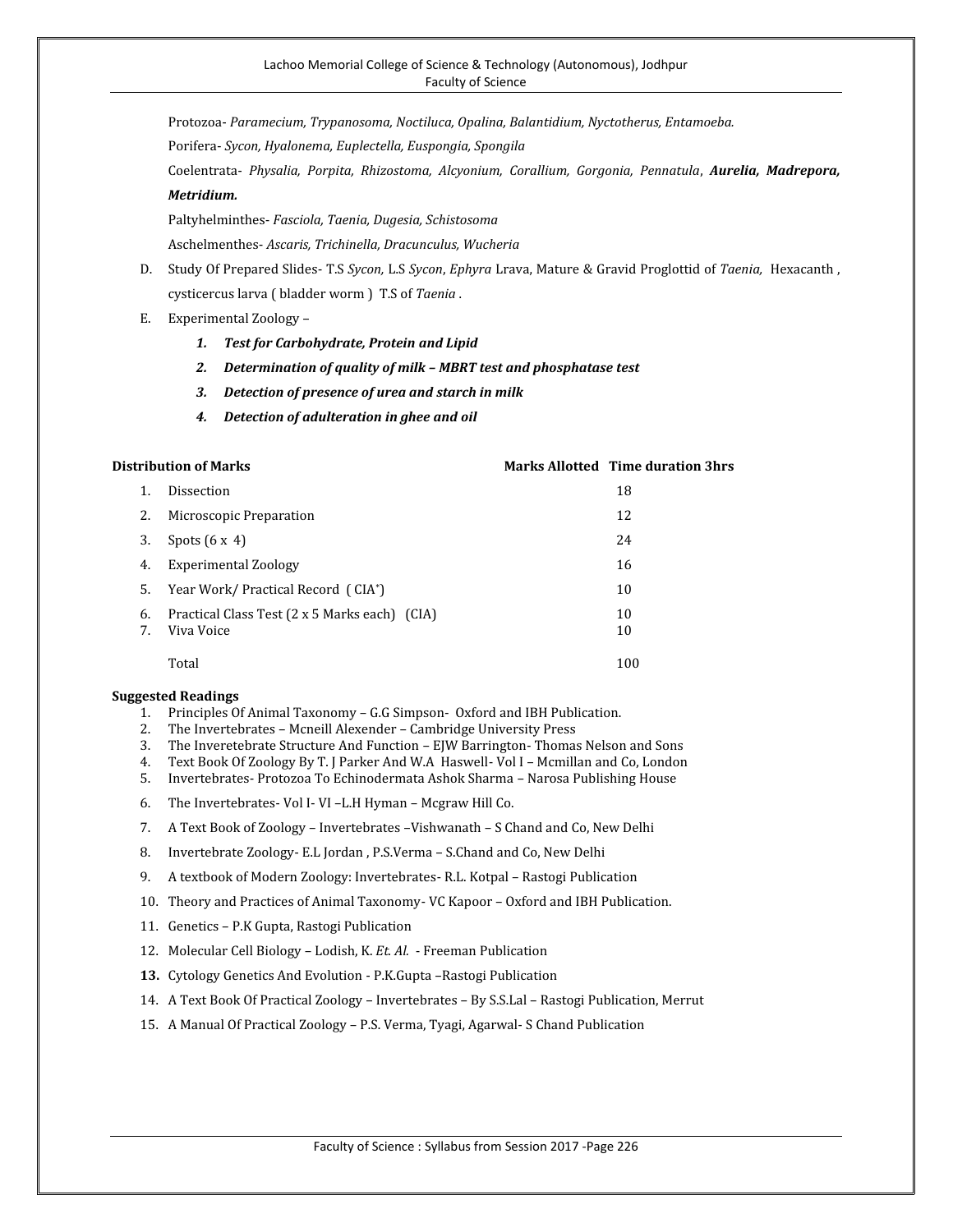# **BSC ZOOLOGY II SEMESTER**

| <b>CODE</b>     | <b>DESCRIPTION</b>                           | PD/W | <b>EXAM</b> | <b>CIA</b> | <b>ESE</b> | <b>TOTAL</b> |
|-----------------|----------------------------------------------|------|-------------|------------|------------|--------------|
| <b>BSZO 211</b> | EVOLUTION AND BIOLOGY OF HIGHER NON CHORDATE |      | 3hrs        | 20         | 80         | 100          |
| BSZ0212         | MOLECULAR BIOLOGY AND GENETICS II            |      | 3hrs        | 20         | 80         | 100          |
| <b>BSZ0221</b>  | ZOOLOGY LAB II                               |      | 3hrs        | 20         | 80         | 100          |
| TOTAL           |                                              |      |             | 60         | 240        | 300          |

# **BSZO 211 EVOLUTION AND BIOLOGY OF HIGHER NON CHORDATE**

- 
- 
- Unit I<br>
o Origin of Life<br>
o Natural Selection<br>
o Genetic Basis of Evolution- Hardy-Weinberg Law<br>
o Evidences of Organic Evolution
- o Evidences of Organic Evolution

- 
- 
- 
- O Variation<br>
O Isolation<br>
O Geological Time Scale and Distribution of Animals in Different Era<br>
Unit III

- o Origin and Evolution of **Horse**<br> **o** Extinct Animals
	- - a) Dinosaurs
			- b) *Archaeopteryx*

# Unit IV

- o *Palaemon*
	- a)Appendages
	- b) Digestive System
	- c) Respiratory System
	- d)Blood Vascular System
	- e) Sense Organs
	- f) Reproductive System & Reproduction
	- g)Economic importance

#### Unit V o *Pila*-

- - a) Digestive System
	- b)Respiratory System
	- c) Blood Vascular System
- 
- d)Reproductive System and Reproduction <sup>o</sup> *Asterias*-a)Water Vascular System
	- b)Reproductive System
	- c) Life History and Developmental Stages
	- d)Regeneration

# **BSZO212 MOLECULAR BIOLOGY AND GENETICS II**

# Unit I: Nuclear Organization:

- a) Structure and function of Nuclear Envelope,
- b) Nuclear matrix and Nucleolus
- c) Chromosome Morphology
	- Chromonema
	-
	- Chromomeres<br>• Telomere<br>• Chromatids
	-
	-
- Primary and Secondary constriction<br>d) Chromosomes Types-
	- - Polytene chromosomes<br>• Lampbrush chromosomes
		-

#### Unit II: DNA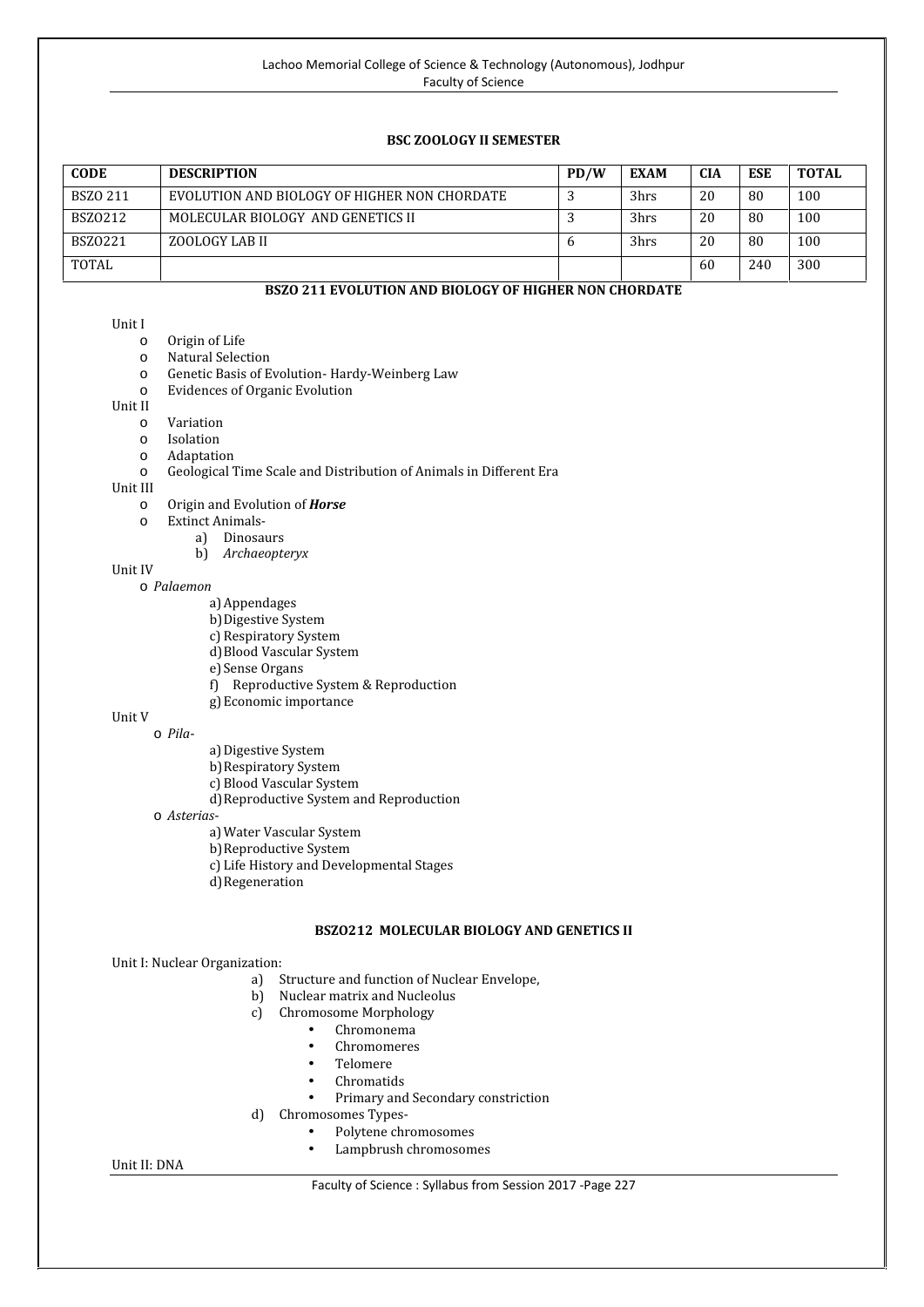- 
- <sup>o</sup> Structure <sup>o</sup> DNA Replication
	- Semi conservative mechanism of replication<br>Enzymes involves in Replication-
	-
	- Enzymes involves in Replication-<br>
	o Topoisomerase, Polymerase, Single Stabilizing Binding Protein (SSBP),<br>
	RNA primase.
	-
	- Okazaki fragments<br>Replication Forks-Leading and Lagging Strands

- 
- 
- Unit III: RNA-<br>
o Structure<br>
o Types<br>
 Transcription of RNA in prokaryotes and eukaryotes<br>
 Genetic Code
	-
	- Translation in prokaryotes and eukaryotes

- -
	-
	-
	-
- -
- Unit IV: Chromosomal Aberration:-<br>
o Structural-<br>
o Translocation<br>
o Deletion<br>
o Duplication<br>
o Numerical-<br>
o Aneuploidy-<br>
Hypo Monosomy, Nullisomy, Double Monosomy
	- Hyper- Trisomy, Double Tetrasomy and Polysomy <sup>o</sup> Euploidy- Monoploidy & Polyploidy. <sup>o</sup> Gene mutation
		- -
	-

- 
- 
- 
- 
- 
- Unit V: Gene Interactions-<br>
o Supplementary<br>
o Complimentary<br>
o Epistasis<br>
o Gene Expression<br>
o Lethal Genes<br>
o Pliotrophic Genes and Multiple Gene

#### **BSZO221: ZOOLOGY LAB II**

- A. Dissections *Palaemon* General Anatomy, Study of Appendages, Digestive System, Nervous System.
- B. Microscopic Preparation- *Palaemon* Hastate Plate, Statocyst, Pollen basket of honey bee, Mosquito mouth parts, *Cyclops, Daphnia*
- C. Identification And Systematic Position up to order Of following Museum Specimens- Annelida- *Neries and Heteroneries* Phase*, Aphrodite,Pheretima, Hirudinaria* Onchyophora-*Peripatus*

Arthropoda- *Limulus, Aranea, Palaemon, Apus, Lepas, Balanus, Sacculina, Schistocerca*, *Pediculus*, *Lobster, Eupagurus, Cancer, Lepisma, Papilio, Bombyx, Apis, Julus, Scolopendra, Termite, wasp, termite soldier, Palameneous, life history of Periplaneta, Squilla.*

Mollusca- *Chiton, Mytilus, Ostrea, Teredo, Nautilus, Octopus, Pila, Sepia, Dentalium, Murex shell, and Patella.* Echinodermata- *Pentaceros, Ophiothrix, Echinus, Holothuria, Antedon*

- D. Study of Prepared Slides- Annelida- T.S *Nereis* and *Hirudinaria* from Various Regions, Trocophore Larva Parapodia of *Nereis* and Heteronereis Arthropoda Larval Forms- Nauplius, Zoea, Megalopa, Mysis Mollusca - Glochidium Larva Echinodermata- Pedicillariae
- E. Experimental Zoology
	- *1. Immunological detection of blood groups*
	- *2. To calculate genetic variation in a population using Hardy – Weinberg's law.*
	- *3. Genetic exercise based on genetic interaction.*

| <b>Marks Allotted Time duration 3hrs</b><br>Distribution of Marks |                              |  |  |  |
|-------------------------------------------------------------------|------------------------------|--|--|--|
|                                                                   | Dissection                   |  |  |  |
|                                                                   | 2. Microscopic Preparation – |  |  |  |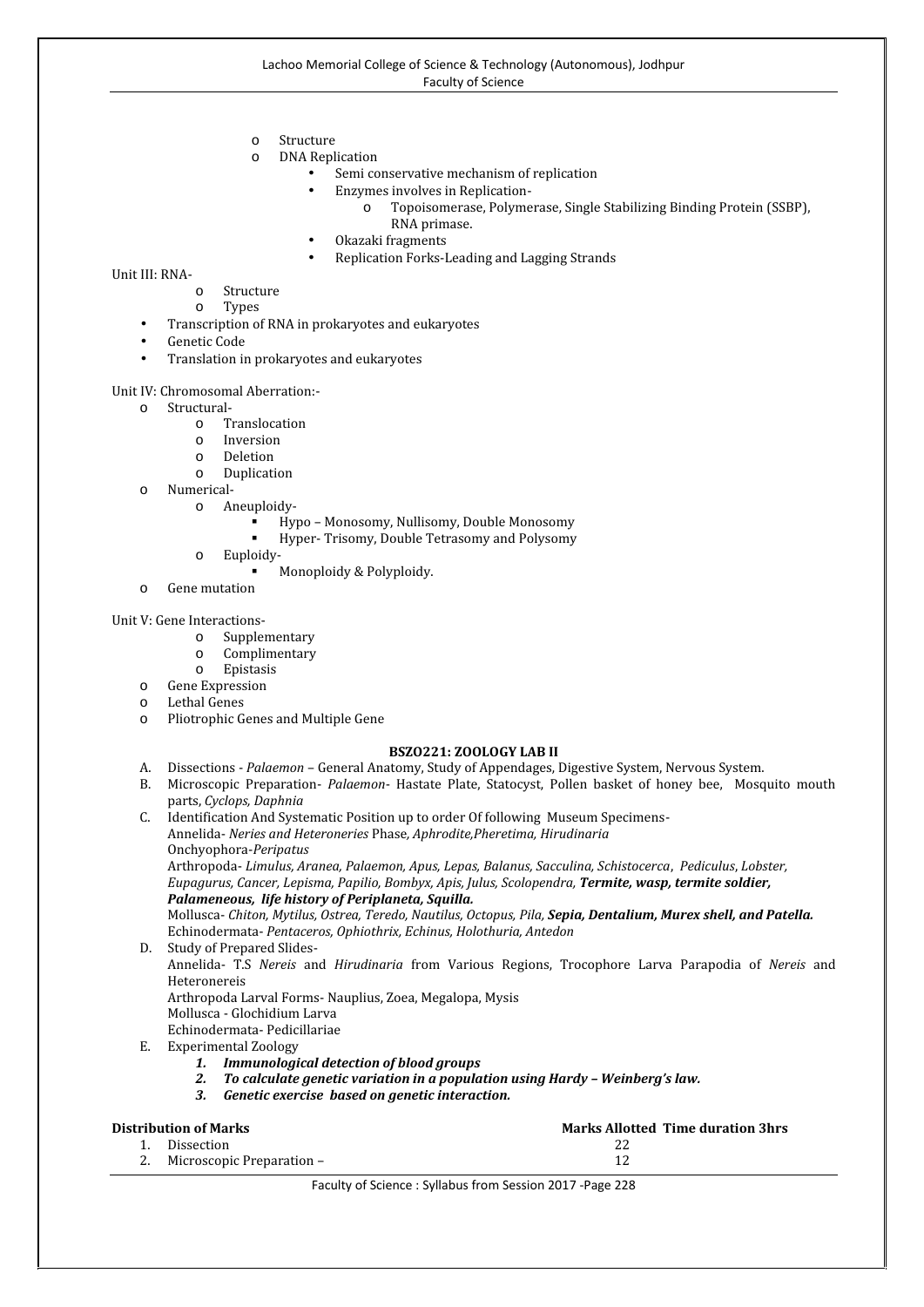|       | 3. Spots – $(5x4)$                            | 20  |
|-------|-----------------------------------------------|-----|
|       | 4. Experimental zoology                       | 16  |
|       | 5. Year Work/ Practical Record – (CIA)        | 10  |
|       | 6. Practical Class Test - (2 x 5 Marks) (CIA) | 10  |
| 7.    | Viva Voice -                                  | 10  |
| Total |                                               | 100 |

- 1. The Invertebrates M. Alexender Cambridge University Press<br>2. The Inveretebrate Structure And Function EIW Barrington- Th
- 2. The Inveretebrate Structure And Function EJW Barrington- Thomas Nelson And Sons
- 3. Text Book Of Zoology By T.J Parker And W.A Haswell- Vol I Mcmillan And Co, London
- 4. Invertebrates- R.L. Kotpal Rastogi Publication
- 5. A Text Book of Zoology Invertebrates –Vishwanath S Chand And Co.
- 6. Invertebrate Zoology- E.L Jordan , P.S.Verma S.Chand And Co, New Delhi
- 7. Invertebrates- Protozoa To Echinodermata Ashok Sharma Narosa Publishing House
- 8. The Invertebrates- Vol I- VI L.H Hyman Mcgraw Hill Co<br>9. Genetics P.K Gupta, Rastogi Publication
- 9. Genetics P.K Gupta , Rastogi Publication
- 10. Molecular Biology And Genetic Engineering (Paperback) P.K Gupta , Rastogi Publication
- 11. Genetics And Molecular Biology By Hyde D R, Publisher**:** Tata Mcgraw Hill Education Private Limited
- 12. Molecular Cell Biology Lodish, K et.al Freeman Publication
- 13. Cytology Genetics And Evolution- P.K.Gupta –Rastogi Publication
- 14. A Text Book Of Practical Zoology Invertebrates By S.S.Lal Rastogi Publication, Meerut
- 15. A Manual Of Practical Zoology PS Verma, Tyagi, Agarwal- S Chand Publication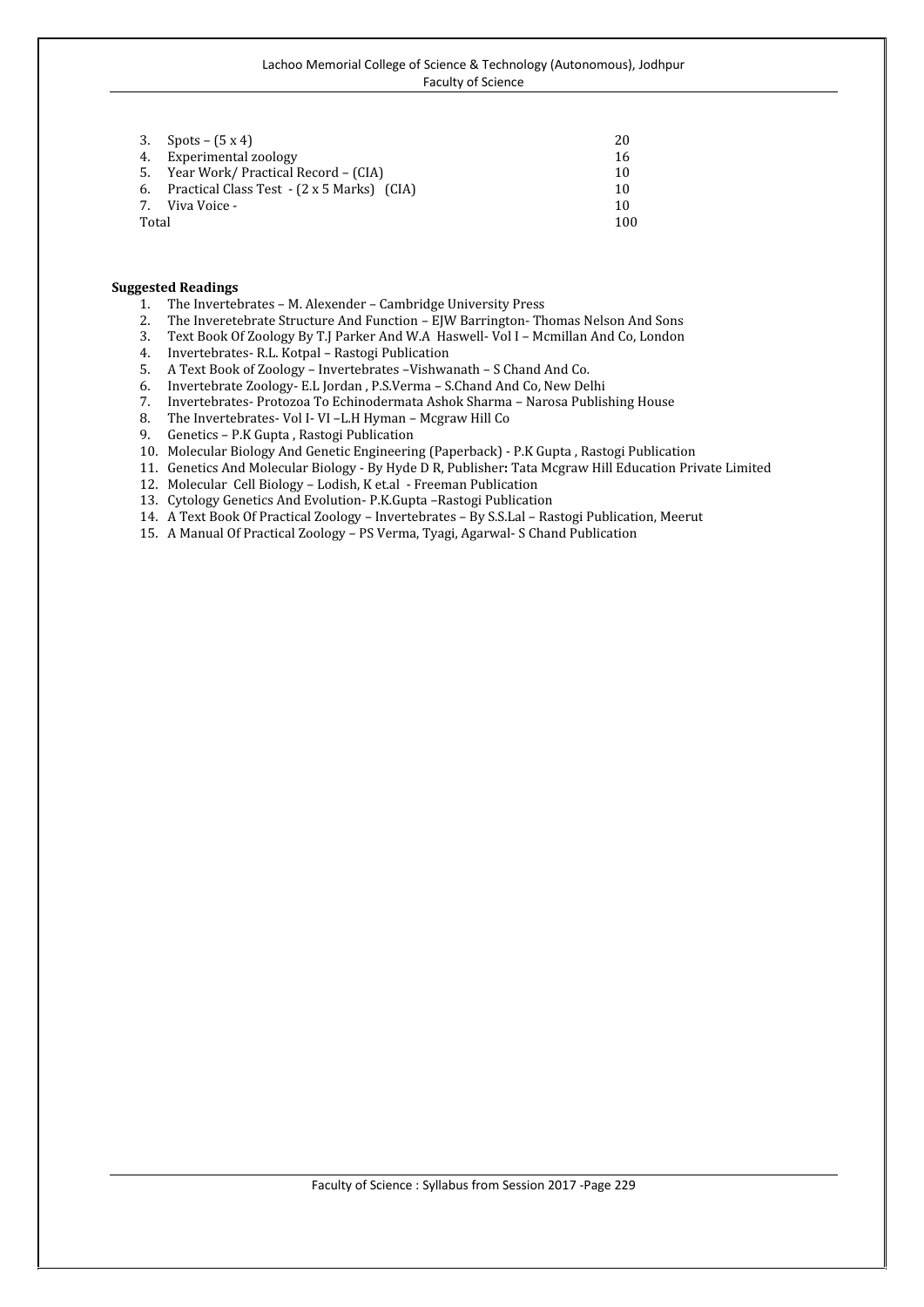# **BSC ZOOLOGY III SEMESTER**

| <b>CODE</b>     | <b>DESCRIPTION</b>        | PD/W | <b>EXAM</b> | <b>CIA</b> | ESE | <b>TOTAL</b> |
|-----------------|---------------------------|------|-------------|------------|-----|--------------|
| BSZ0 311        | BIOLOGY OF CHORDATES      |      | 3hrs        | 20         | -80 | 100          |
| <b>BSZO 312</b> | IMMUNOLOGY & MICROBIOLOGY |      | 3hrs        | 20         | -80 | 100          |
| <b>BSZO 321</b> | ZOOLOGY LAB III           | Ð    | 3hrs        | 20         | -80 | 100          |
| TOTAL           |                           |      |             | 60         | 240 | 300          |

# **BSZO 311 BIOLOGY OF CHORDATES**

Unit I: Classification and characters of Phylum Chordata -excluding extinct forms (up to orders)

Affinities of Hemichordates, Urochordates, Cephalochordates

Unit II: *Amphioxus*-Digestive system, Circulatory system, Nervous system and Reproductive system, larval forms. *Petromyzon*- Buccal funnel, Digestive system, Respiratory system, Circulatory, Nervous and Sense organs, Reproductive and Larval forms.

Unit III: Pisces- Types of fins, origin of fins, scales of fishes, accessory respiratory organs, parental care in fishes and migration. Amphibia- Neoteny and paedogenesis, parental care in amphibians.

Unit IV: Reptiles-Identification of poisonous and non poisonous snakes. Snakes of desert. Aves- Flight adaptation, types of feet, migration in birds

Unit V: Mammals- Egg laying mammals, marsupials, insectivorous, gnawing, toothless mammals and aquatic adaptation in mammals.

# **BSZO312 IMMUNOLOGY & MICROBIOLOGY**

Unit I: Introduction, Types of Immunity- Innate and Acquired immunity, Humoral and Cell mediated immunity, Cell and molecules of immune system, MHC (Major Histocompatibility Complex ) -Basic concepts.

Unit II: Antigen – Antigenicity of molecules. Antibody- Structure & function of each classes of immunoglobin. Antigen and antibody reactions.

Unit III: Historical aspect of Microbiology, Patterns of arrangement & structural organization of Gram positive & Gram negative bacteria.

Unit IV: Bacteria -Genetic material of bacteria, Reproduction in bacteria, Medical importance of Gram negative and Gram positive bacteria, Preliminary idea about Role of microbes in pest control & Waste water treatment.

Unit V: Industrial microbiology – Fermented Food Production – Dairy products, Alcoholic beverages and Vinegar. Methods of food preservation and Microbial spoilage.

# **BSZO321: ZOOLOGY LAB III**

- 
- A. Dissections *Scoliodon* General Anatomy, Brain, Afferent and Efferent blood vessels, Cranial nerves V,VII,IX,X and Internal Ear.
- B. Microscopic Preparation-Placoid scales, Identification of Gram positive and Gram negative bacteria<br>C. Osteology Articulated and disarticulated bones of *Rong Varanus*
- C. Osteology Articulated and disarticulated bones of *Rana, Varanus*
- D. Identification and Systematic Position up to order of following Museum Specimens-
	- Hemichordata- *Balanoglossus*
	- Urochordata- *Salpa, Doliolum*, *Herdmania*
	- Cephalochordata- *Amphioxus*
	- Cyclostomata- *Petromyzon, Myxine*
	- Pisces- *Scoliodon, Zygaena, Pristis, Torpedo, Trygon, Belone, Rhinobatos***.**
	- Amphibia- *Uraeotyphlus, Ambystoma*, Axolotol larva, **Salamander,** *Bufo***, Life history of frog.**
	- Reptiles- *Trionyx, Chelone, Varanus, Uromastix, Ophiosaurus, Chameleon*
	- Aves- *Pavo, Ardeotis, Francolinus*
	- Mammals- *Meriones, Funambulus, Rattus, Suncus, Hemiechinus, Rabbit*
- E. Study of Prepared Slides- Hemichordata- *Balanoglossus-* section through proboscis and Branchiogenital region Cephalochordata- *Amphioxus*- T.S Oral Hood, Pharynx, Intestine, Gonads and Caudal Region Amphibia- T.S through various organs- Stomach, Intestine, Lung, Liver, Kidney, Spleen,
	- Reptiles- V.S. skin
	- Aves- different types of feather
	- Mammals– T.S through various organs Stomach, Intestine, Lung, Liver, Kidney, Spleen,

F. Experimental Zoology

- *1. Immunoelectrophoresis*
- *2. Preparation of different types of culture media for bacterial growth.*
- *3. Preparation of bacterial colony by streak plate method*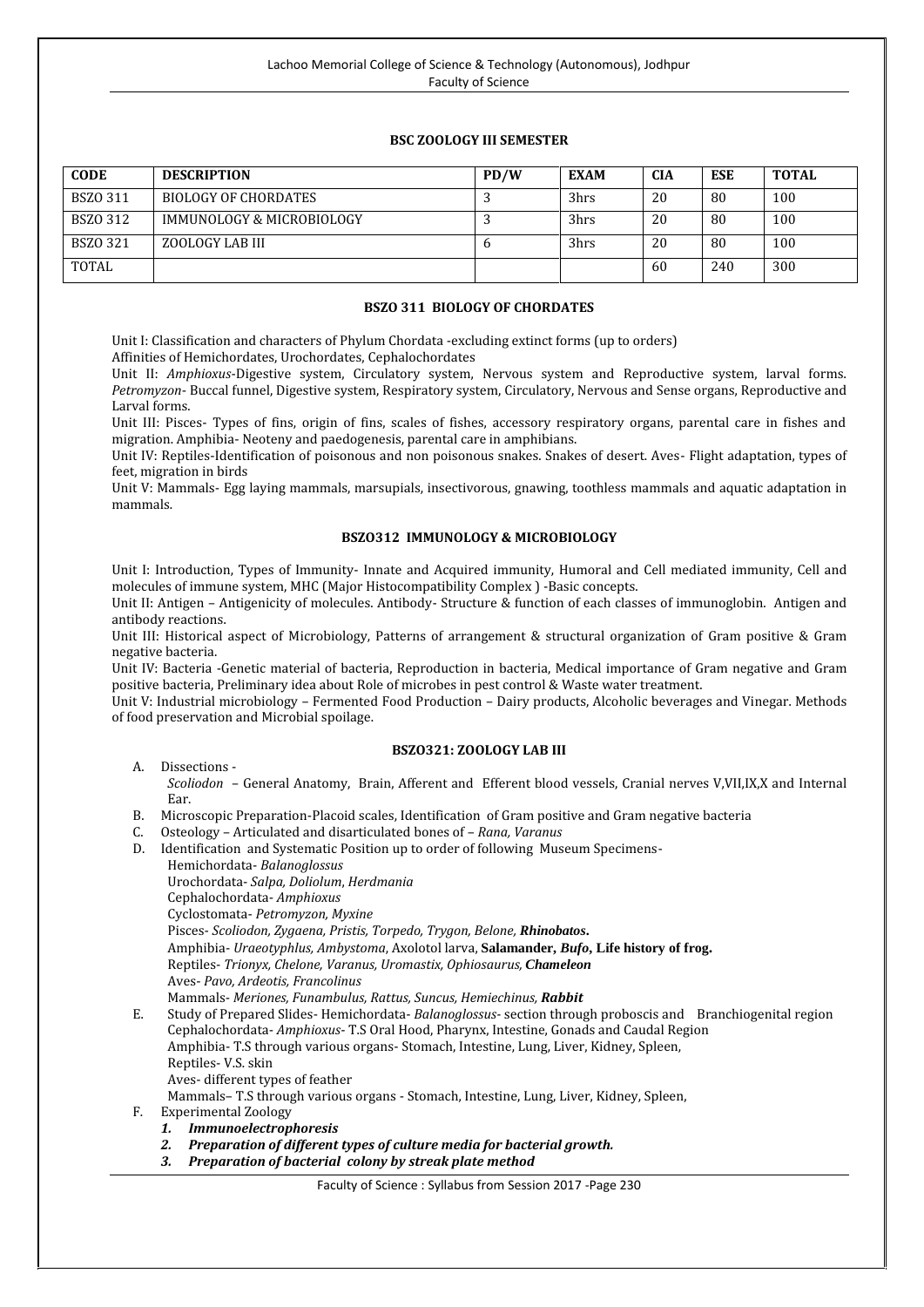- *4. Bacterial examination of water – multiple tube fermentation test - presumptive test*
- *5. Study of bacterial resistance against antibiotics.*

|    | Distribution of Marks     |                                            | <b>Marks Allotted Time duration 3hrs</b> |
|----|---------------------------|--------------------------------------------|------------------------------------------|
|    | Dissection –              | Major                                      | 22                                       |
|    |                           | Minor                                      |                                          |
| 2. | Microscopic Preparation – |                                            | 12                                       |
| 3. | Spots – $(5x4)$           |                                            | 20                                       |
| 4. | Experimental zoology      |                                            | 16                                       |
| 5. |                           | Year Work/ Practical Record – (CIA)        | 10                                       |
| 6. |                           | Practical Class Test - (2 x 5 Marks) (CIA) | 10                                       |
| 7. | Viva Voice -              |                                            | 10                                       |
|    | Total                     |                                            | 100                                      |

- 1. Text book of Zoology Vol-1I Vertebrates Parker & Haswell (Edited by Marshall &Williams) ( ELBS & Macmillion)
- 2. Vertebrate life- Pough and McFerland
- 3. Life of Vertebrates . J. Z. Yong
- 4. The Vertebrate body-Romer & Parsons<br>5. Biology of Vertebrates-Walter & Sayles
- 5. Biology of Vertebrates-Walter & Sayles<br>6. Chordate Zoology and Animal Physiolog
- 6. Chordate Zoology and Animal Physiology by E.L.Jordan, and P.S.Verma, S. Chand Publication
- 7. Chordate Zoology R.L. Kotpal , Rastogi Publication, Meerut
- 8. Microbiology An Introduction Gerard Tortora- Pearson Education<br>9. A Text Book Of Microbiology R. Ananthnaryan, C.K Jayaram Paniker
- 9. A Text Book Of Microbiology R. Ananthnaryan , C.K Jayaram Paniker
- 10. Text Book Of Microbiology Naveen Kango- Ik Publishing House
- 11. Text Book Of Microbiology And Immunology S.C Parija- Elsevier India
- 12. Food Microbiology SK Sinha, Ashok Kumar Sharma-Hb- Oxford Book Co
- 13. Microbial Taxonomy And Culture Techniques- R P Singh- Kalyani Publisher
- 14. Introduction to immunology Kuby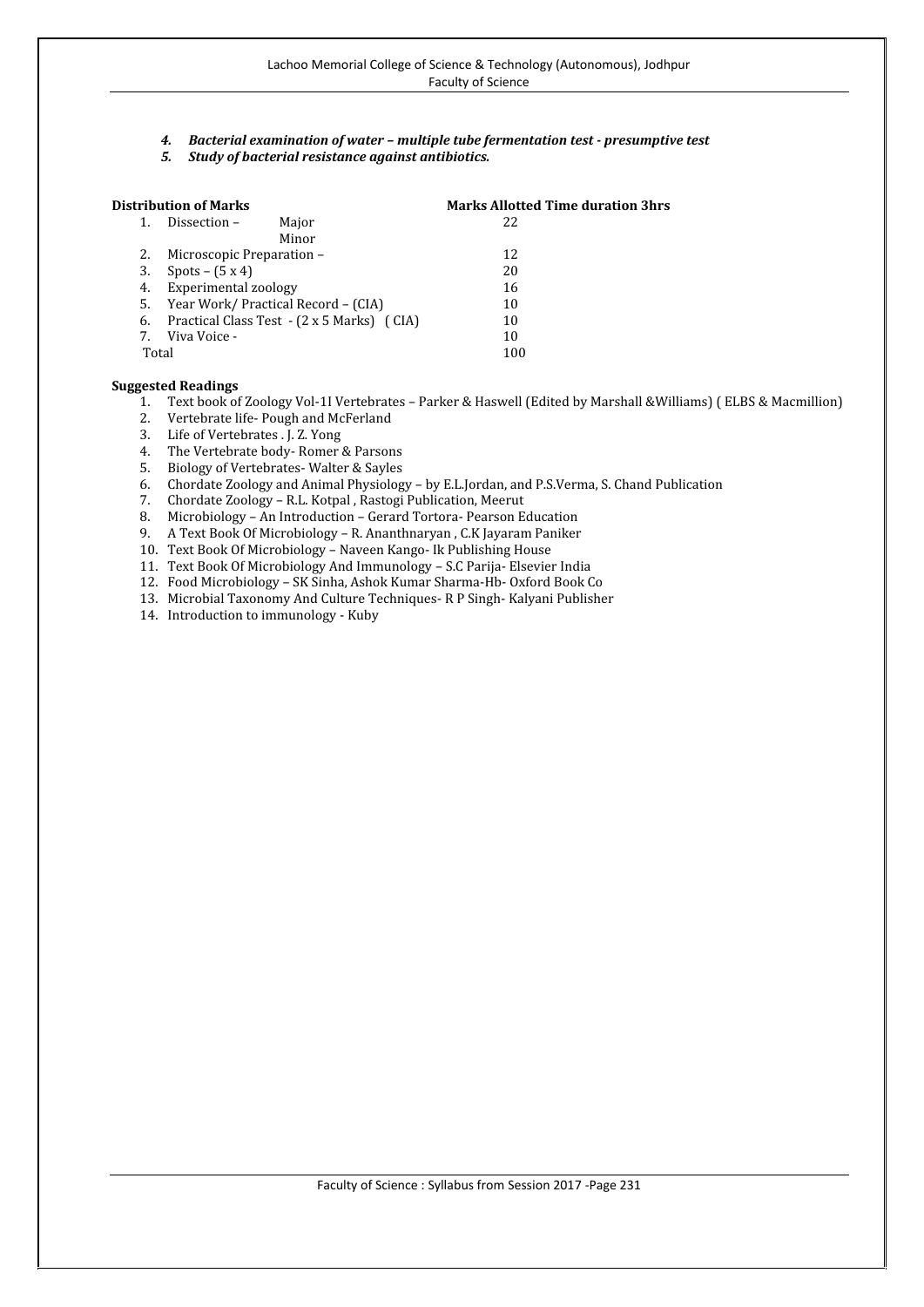| <b>BSC ZOOLOGY IV SEMESTER</b> |                                  |      |             |            |            |              |
|--------------------------------|----------------------------------|------|-------------|------------|------------|--------------|
| <b>CODE</b>                    | <b>DESCRIPTION</b>               | PD/W | <b>EXAM</b> | <b>CIA</b> | <b>ESE</b> | <b>TOTAL</b> |
| BSZ0411                        | COMPARATIVE ANATOMY OF CHORDATES |      | 3hrs        | 20         | 80         | 100          |
| BSZ0412                        | ANIMAL EMBRYOLOGY                |      | 3hrs        | 20         | 80         | 100          |
| BSZ0421                        | ZOOLOGY LAB IV                   |      | 3hrs        | 20         | 80         | 100          |
| TOTAL                          |                                  |      |             | 60         | 240        | 300          |

**BSZO411 COMPARATIVE ANATOMY OF CHORDATES**

Unit V: Comparative anatomy of Endocrine systems - Pisces, Amphibia, Reptiles, Aves & Mammals. General accounts

# of Hormones & Mechanism of Hormone action. **BSZO412 ANIMAL EMBRYOLOGY** Unit I: Gametogenesis, Vitellogenesis, Types of eggs & sperms, Parthenogenesis, Physiology of fertilization.

Unit I:- Integument including structure & development of placoid scales, Feathers, & Hairs. Jaw suspensorium. Unit II: Comparative anatomy of Alimentary Canal, Respiratory System- Pisces, Amphibia, Reptiles, Aves & Mammals.

Unit III: Heart and aortic arches, Urino genital system - Pisces, Amphibia, Reptiles, Aves & Mammals. Unit IV: Comparative anatomy of Brain & Sense organs - Pisces, Amphibia, Reptiles, Aves & Mammals.

Unit II: Cleavage - Planes & Patterns of cleavage & significance, Fate map. Blastulation, Gastrulation & its Significance. Unit III: Development of *Branchiostoma* up to gastrulation, Chick egg & its development up to formation of primitive streak. Extra embryonic membranes of chick.

Unit IV Placenta - Types & function of Placenta in Mammals, Various types of stem cells & their applications Unit V: Cloning of Animals: Nuclear Embryonic Transfer technique, Nuclear transfer technique, Twins & test tube babies, Identical Siemens & Fraternal Twins, Artificial inseminations, Teratogenesis

# **BSZ0421 ZOOLOGY LAB IV**

- 
- A. Dissections *Labeo* General Anatomy, Brain, cranial nerves V,VII, IX, and X, Weberian ossicles
- B. Microscopic Preparation- Cycloid scales<br>C. Osteology Articulated and disarticulate
- C. Osteology Articulated and disarticulated bones of *–Gallus,Oryctolagus*
- D. Identification and Systematic Position up to order of following Museum Specimens Identification and Systematic Position up to order of following Museum Specimens- Pisces- *Protopterus, Labeo, Heteropneustes, Wallago, Clarias, Anabas, Exocoetus, Echeneis.* Amphibia- *Amphiuma, Necturus, Hyla, Bufo* Reptiles- *Naja, Bungarus, Echeis, Hydrophis, Eryx, Ptyas, Crocodilus, Gavialis, Viper.* Aves- *Columba, Streptopelia, Passer* Mammals – *Pteropus, Presbytis, Maccaca*
- E. Study of Prepared Slides- *Scoliodon* T.S gills, Scroll valve Amphibia - T.S and L.S of developmental stages
	- Aves V.S of skin
	- Chick embryology Whole Mount of developmental stages of chick of 18, 24, 36, 48, 72 hours
- Mammals T.S through various organs- Thyroid, Testes, Ovary Adrenal Gland, Pancreas
- - 1. Detection of vitamin A in cod liver oil
	- *2. Detection of vitamin D in cod liver oil*
	- *3. Preparation of different stages of chick embryological development.*
	- *4. Study / collection of different types of feather*
	- *5. To study action of salivary amylase enzyme.*

|    | <b>Distribution of Marks</b>           |                                            |    | <b>Marks Allotted</b> Time duration 3hrs |
|----|----------------------------------------|--------------------------------------------|----|------------------------------------------|
|    | Dissection –                           | Maior                                      | 22 |                                          |
|    |                                        | Minor                                      |    |                                          |
|    | 2. Microscopic Preparation –           |                                            | 12 |                                          |
| 3. | Spots – $(5x4)$                        |                                            | 20 |                                          |
| 4. | Experimental zoology                   |                                            | 16 |                                          |
|    | 5. Year Work/ Practical Record – (CIA) |                                            | 10 |                                          |
| 6. |                                        | Practical Class Test - (2 x 5 Marks) (CIA) | 10 |                                          |
|    | Viva Voice -                           |                                            | 10 |                                          |
|    |                                        |                                            |    |                                          |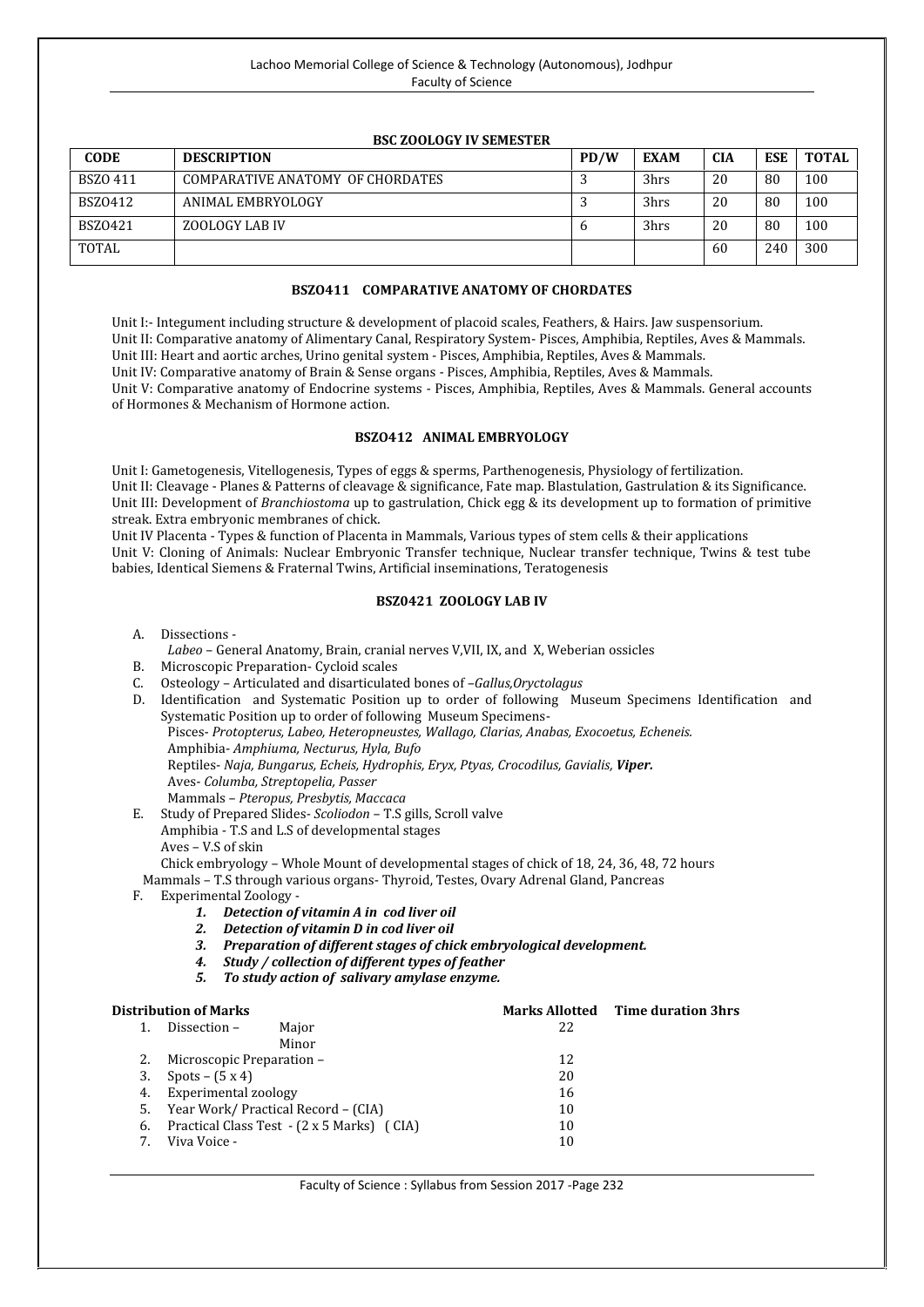Total 100

- 1. Text book of Zoology Vol-1I Vertebrates Parker & Haswell (Edited by Marshall &Williams) ( ELBS & Macmillion)
- 2. Vertebrate life- Pough and McFerland<br>3. Life of Vertebrates. J. Z. Yong
- 3. Life of Vertebrates. J. Z. Yong
- 4. The Vertebrate body-Romer & Parsons<br>5. Biology of Vertebrates-Walter & Savles
- 5. Biology of Vertebrates- Walter & Sayles
- 6. Analysis of Vertebrate Structure- Hildebrand
- 7. Comparative Anatomy of Vertebrates- G.C. Kent & R. Carr
- 8. Chordate Zoology and Animal Physiology by E.L.Jordan, and P.S.Verma, S. Chand Publication
- 9. Chordate Zoology R.L. Kotpal , Rastogi Publication, Meerut
- 10. Developmental Biology Scott Gilbert PB- Palgrave Publication
- 11. Foundations Of Embryology Bradley M Patten And Carlson
- 12. Introduction To Embryology B.I Balinsky- Thomson Nelson Publication
- 13. Embryology Rajendra Kausik Oxford Book Co
- 14. Text Book Of Embryology D.R. Khanna- Discovery Publishing House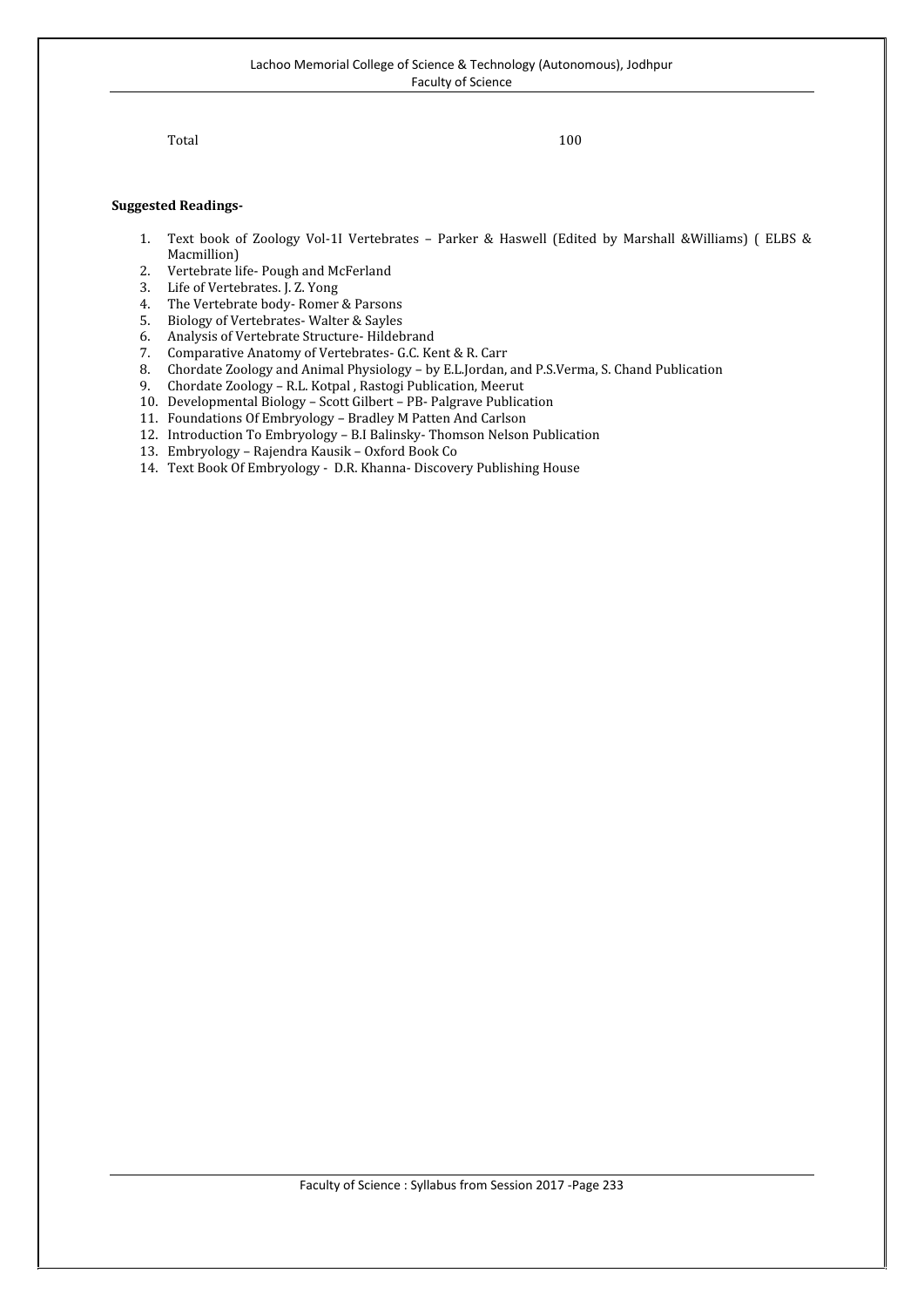# **BSC ZOOLOGY V SEMESTER**

| <b>CODE</b> | <b>DESCRIPTION</b> | PD/W | <b>EXAM</b> | <b>CIA</b> | <b>ESE</b> | <b>TOTAL</b> |
|-------------|--------------------|------|-------------|------------|------------|--------------|
| BSZ0 511    | ANIMAL PHYSIOLOGY  |      | 3hrs        | 20         | 80         | 100          |
| BSZO 512    | <b>ECOLOGY</b>     |      | 3hrs        | 20         | 80         | 100          |
| BSZO 521    | ZOOLOGY LAB V      | o    | 3hrs        | 20         | -80        | 100          |
| TOTAL       |                    |      |             | 60         | 240        | 300          |

# **BSZO511 ANIMAL PHYSIOLOGY**

Unit I: Digestion – Structure of alimentary canal – salivary glands, stomach, intestine. Enzymes secreted in alimentary canal. Digestion of Carbohydrate, Protein & Fat. *Omega 3 fatty acids and its importance.*

Unit II: Respiration- Respiratory Organs, Respiratory Pigments, Mechanism of Breathing, Regulation of Breathing Unit III: Blood- Composition and function of Blood, Blood Clotting, elementary idea about - Blood Pressure, Anemia and its types, Hemophilia. *Causes of heart attack*

Unit IV: Excretion – Structure of Kidney, Mechanism of Urine Formation and Elimination- Ultrafiltration, Selective reabsorption and Tubular Secretion, Urea Cycle. *Factors affecting stone formation ( in kidney and gall bladder)* Co-ordination – Nerve impulse and its transmission – on neuron and between neuron (synaptic transmission), reflex action , types of reflexes.

Unit V: Muscles – Types, Ultra structure, Muscle Proteins, Physiology of Muscle Contraction. Endocrine gland – location, structure and function of various endocrine glands- pituitary, thyroid, parathyroid, pancreas and adrenal their hormones and diseases caused by deficiency

### **BSZO512 ECOLOGY**

UNIT-I :Ecosystem and its components, Energy flow, Food chain and Food Web, Biotic Community, Ecological Succession.

UNIT-II : Terrestrial Ecosystem- Forest Ecosystem, Grassland Ecosystem, Desert Ecosystem (Thar Desert), Aquatic Ecosystem - Fresh water ecosystem, Marine ecosystem.

UNIT-III : Laws of Limiting Factors, Physical Factors- Temperature, Light, Soil.

UNIT-IV : Biotic Factors- Competition, Predation, Parasitism, Commensalism, Mutualism, Population Ecology, Characteristics of population.

UNIT-V : Environmental Pollution-Causes, Effect and Control of- Soil Pollution, Air Pollution, Water Pollution, Noise Pollution, Radioactive Pollution.

# **ZOOLOGY LAB V PRACTICALS BSZ0521**

- 1. Estimation of packed cell volume (P.C.V) with the help of centrifuge.<br>
2. Preparation of haemin crystals.<br>
3. Estimation of haemoglobin by photohaemoglobinometer.
- Preparation of haemin crystals.
- Estimation of haemoglobin by photohaemoglobinometer.
- 4. Estimation of Water holding capacity of the given soil sample.
- 5. Estimation of soil moisture content of the given soil sample.
- 6. Osmotic effect on R.B.C.
- 7. Determination of blood sugar fasting, pp, and random by glucometer.
- 8. Urine analysis for sugar, protein and pH.<br>9. Estimation of population density and free
- Estimation of population density and frequency of animals in a community.
- 10. Demonstration of working of pH meter.
- 11. Analysis of pH of given water sample.
- 12. Demonstration of working of colorimeter.
- 13. Study of Pond ecosystem / Aquarium ecosystem.
- 14. Permanent preparation of different zooplanktons *Daphnia, Cyclops, Cypris .*
- *15.* Permanent preparation of different ectoparasites Ticks, Mites, *Pediculus .*
- 16. Demonstration of working of sphygmomanometer (B.P. measurement) with the help of stethoscope.
- 17. Dissection of nervous system of grasshopper .

|       | <b>Distribution of Marks</b>               |     | <b>Marks Allotted</b> Time duration 3hrs |
|-------|--------------------------------------------|-----|------------------------------------------|
|       | Dissection –                               | 18  |                                          |
|       | Microscopic Preparation –                  | 12  |                                          |
| 3.    | Spots $-$ (5spots x 4)                     | 20  |                                          |
| 4.    | Experimental zoology                       | 20  |                                          |
| 5.    | Year Work/ Practical Record - (CIA)        | 10  |                                          |
| 6.    | Practical Class Test - (2 x 5 Marks) (CIA) | 10  |                                          |
|       | Viva Voice -                               | 10  |                                          |
| Total |                                            | 100 |                                          |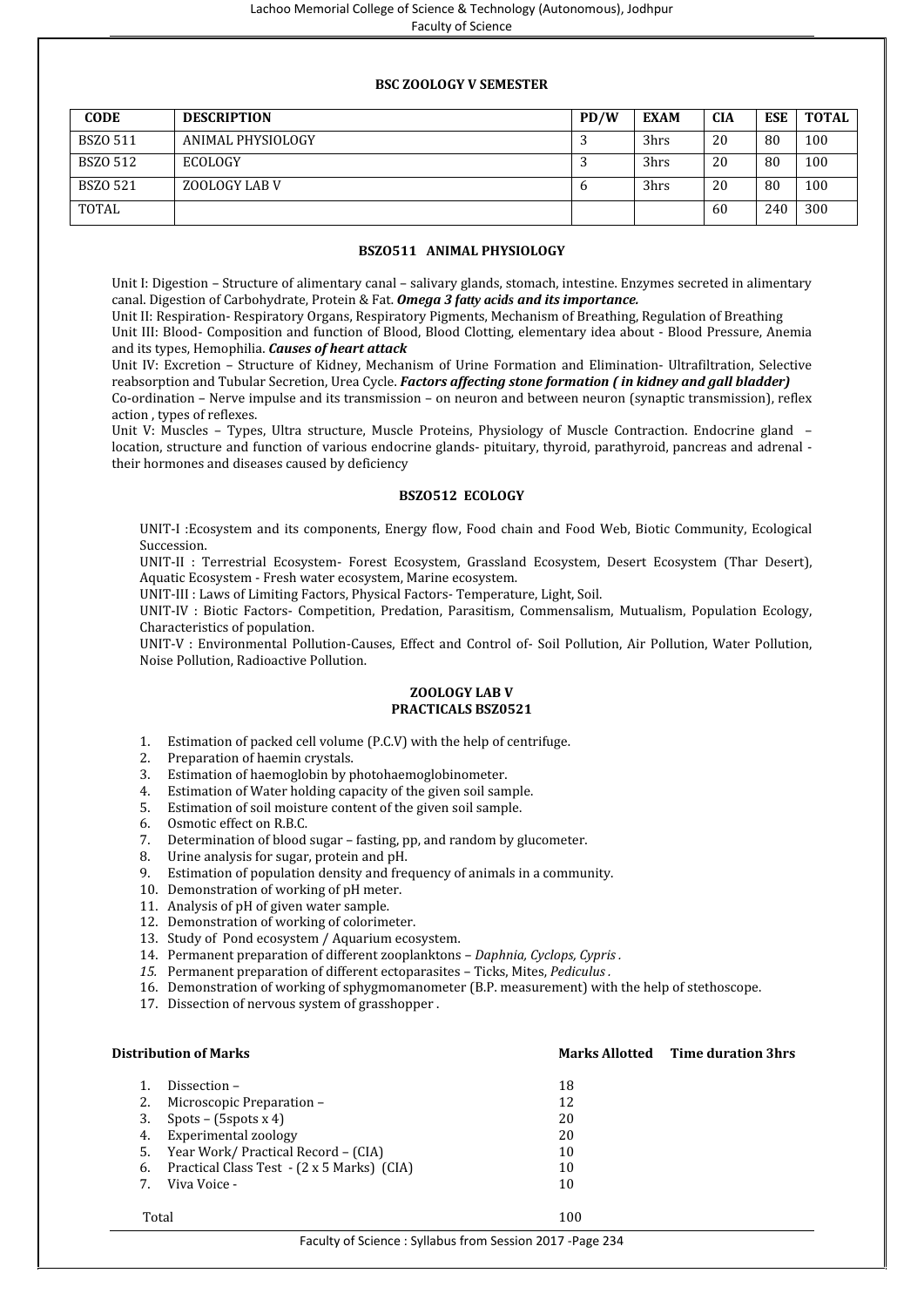Faculty of Science

- 1. Principals of animal physiology by Christopher Moyes, Patricia Schulte
- 2. Introduction to Animal physiology by Ian Kay<br>3. Basic Physiology by Shree kumar<br>4. Essentials of Animal Physiology by S C Rastogi
- Basic Physiology by Shree kumar
- Essentials of Animal Physiology by S C Rastogi
- 5. Animal Physiology, Mechanism and Adaptation by Eckert R
- 6. Animal Physiology, Adaptation and Environment by Schiemdt Nielsen
- 7. Endocrine Physiology by C R Martin
- 8. Environmental Law for the Built Environment by Jack Rostron
- 9. A Forest History of India by Richard P.Tucker.
- 10. Fundamental of Ecology by Odum
- 11. Environment Protection and the Law by Dr. R K Khitoliya
- 12. Environmental Studies by Singh, Thakur & chauhan
- 13. Concepts of Ecology by Edward J. Kormondy
- 14. Ecology, Environment & Pollution by P K Gupta
- 15. Ecology and Environment by P D Sharma
- 16. Modern Concept of Ecology by H D Kumar
- 17. Biodiversity: Science and Development by Castri, F D & Younes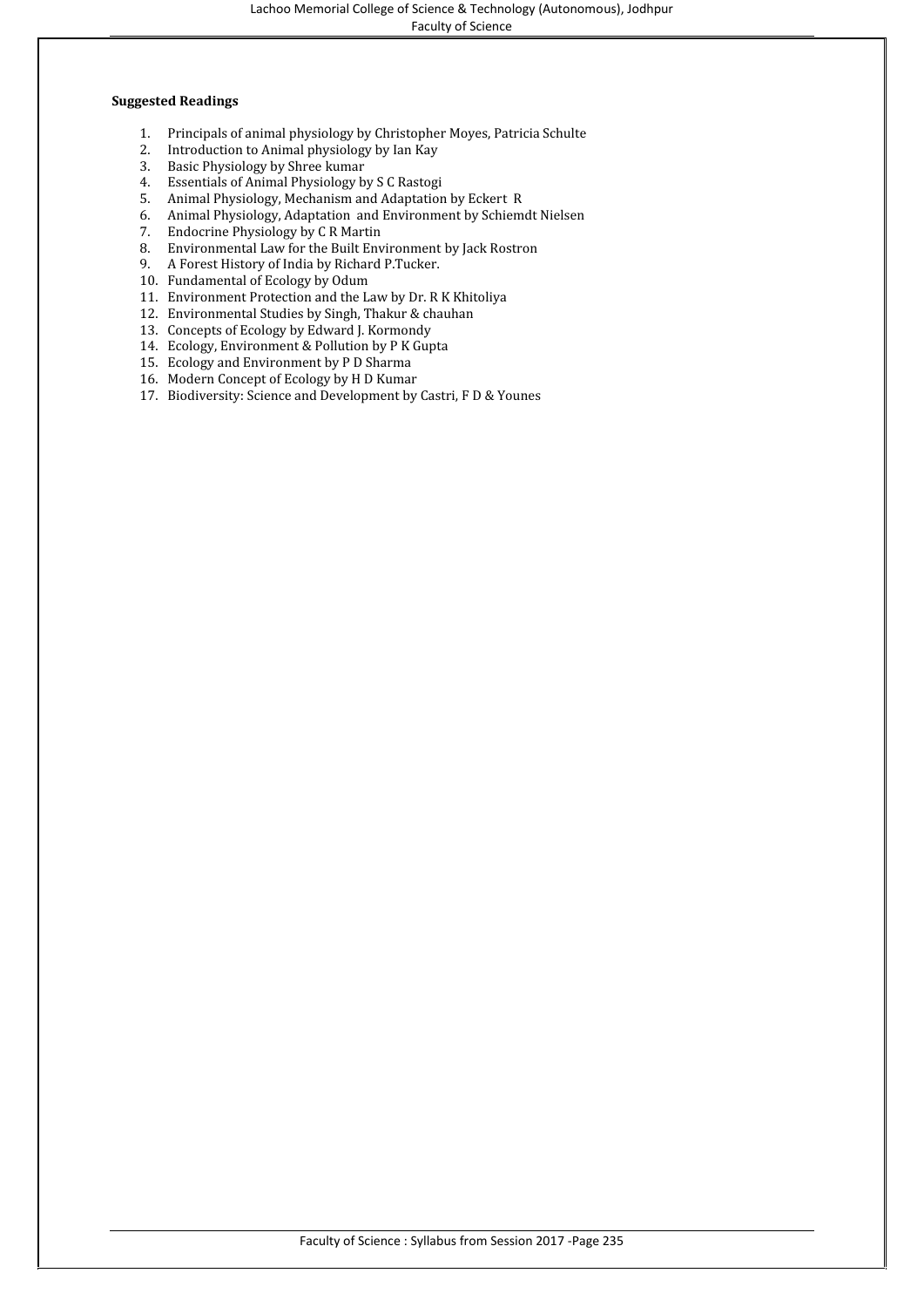# **BSC ZOOLOGY VI SEMESTER**

| <b>CODE</b>  | <b>DESCRIPTION</b>               | PD/W | <b>EXAM</b> | <b>CIA</b> | <b>ESE</b> | <b>TOTAL</b> |
|--------------|----------------------------------|------|-------------|------------|------------|--------------|
| BSZO 611     | <b>BIODIVERSITY AND ETHOLOGY</b> |      | 3hrs        | 20         | 80         | 100          |
| BSZO 612     | APPLIED ZOOLOGY                  | . .  | 3hrs        | 20         | -80        | 100          |
| BSZO 621     | ZOOLOGY LAB VI                   | o    | 3hrs        | 20         | 80         | 100          |
| <b>TOTAL</b> |                                  |      |             | 60         | 240        | 300          |

# **BSZO611 BIODIVERSITY AND ETHOLOGY**

UNIT-I Biodiversity – Definition, Types- Genetic, species and ecosystem, Importance, Different values of biodiversity : social, ethical, aesthetic and option**al** values, Diverse Fauna of India (Reptiles, Birds and Mammals), Conservation of Biodiversity.

UNIT-II - Biogeographical Regions of India, Hot spots, IUCN, RDB, Threats to biodiversity : habitat loss, poaching of wildlife, man-wildlife conflicts**,** Rare, Endangered, Endemic, Threatened species of Indian Fauna, National Sanctuaries and zoological parks of Rajasthan.

UNIT-III - Wildlife protection Act,1972,, Project Tiger , Project Gir Lion, Crocodile breeding project, Wildlife in Rajasthan with special references to Reptiles**,** Birds and mammals, State bird – *Ardeotis nigriceps* (Godawan) and state animal *Gazelle gazelle* (Chinkara)

UNIT-IV Animal Behaviour – Introduction, Types- Innate, Learned. Methods of Studying Animal Behaviour – Studies in laboratory - Neuro anatomical Technique, Neuro physiological Technique, Neuro chemical Technique. Studies in Wild.

UNIT-V Animal Behaviour - Role of Pheromones in behavior, Role of hormone in behavior, Communication, Biological rhythms.

#### **BSZO612 APPLIED ZOOLOGY**

UNIT-I Poultry Keeping: Types of Poultry Breeds, Poultry Farm and its management, Handling and Marketing of Eggs. Diseases – Disease causing Pathogens, Symptoms, and Control measures

UNIT-II Sericulture: Species of Silk Moth, Silkworms and their Host Plants, Mulberry Silk Worm culture, Life cycle. Natural enemies and diseases of silkworm and their control.

UNIT-III Apiculture: Indian species of Honey bees, Life history of *Apis cerana indica,* Artificial Bee hives, Natural enemies and Diseases of Honey bee and their control, Bee products and their uses. **Wild beehive management.**<br>UNIT-IV Pest Management: Biology and control of pests: Paddy Pests (*Dicladespia, Spodoptera*). Cotton Pests (*Dysdercus*,

Pectinophora). Sugarcane pests (Scirpophaga, Pyrilla). Stored grain pests (Tribolium, Rhyzopertha). Chemical, Biological and Mechanical pest control methods, Integrated Pest Management (I.P.M.).

UNIT-V Aquaculture: Introduction to Aquaculture, General principles of Aquaculture, Fish farm and its management, Composite fish culture, By products of fishing industry. Prawn culture.

# **ZOOLOGY LAB VI PRACTICALS BSZO621**

- 1. Study of E.C.G. of different age group persons and its analysis.<br>2. Blood smear and identification of different types of blood cells
- 2. Blood smear and identification of different types of blood cells.<br>3. Estimation of bleeding time of your own blood.
- Estimation of bleeding time of your own blood.
- 4. Estimation of clotting time of your own blood.<br>5. Differential leucocytes count (D.L.C.)
- 5. Differential leucocytes count (D.L.C.)<br>6. Study of different types of bee castes
- 6. Study of different types of bee castes and their identification.<br>7. Study of artificial bee hive.
- Study of artificial bee hive.
- 8. Study of different types of insect traps.<br>9. Bioassay study on Pesticides.
- Bioassay study on Pesticides.
- 10. Study of different byproducts of fishing industry.
- 11. Study of different types of fishing nets.
- 12. Study of different types of edible fishes.
- 13. Different types of spraying and dusting equipments.
- 14. Permanent preparation of store grain pest *Tribolium, Rhyzopertha, Callosobruchus*
- 15. Honey bee- preparation of mouthparts, sting pollen basket.
- 16. Permanent preparation of different types of mouth parts- House Fly, Cockroach, Mosquito, Butterfly.